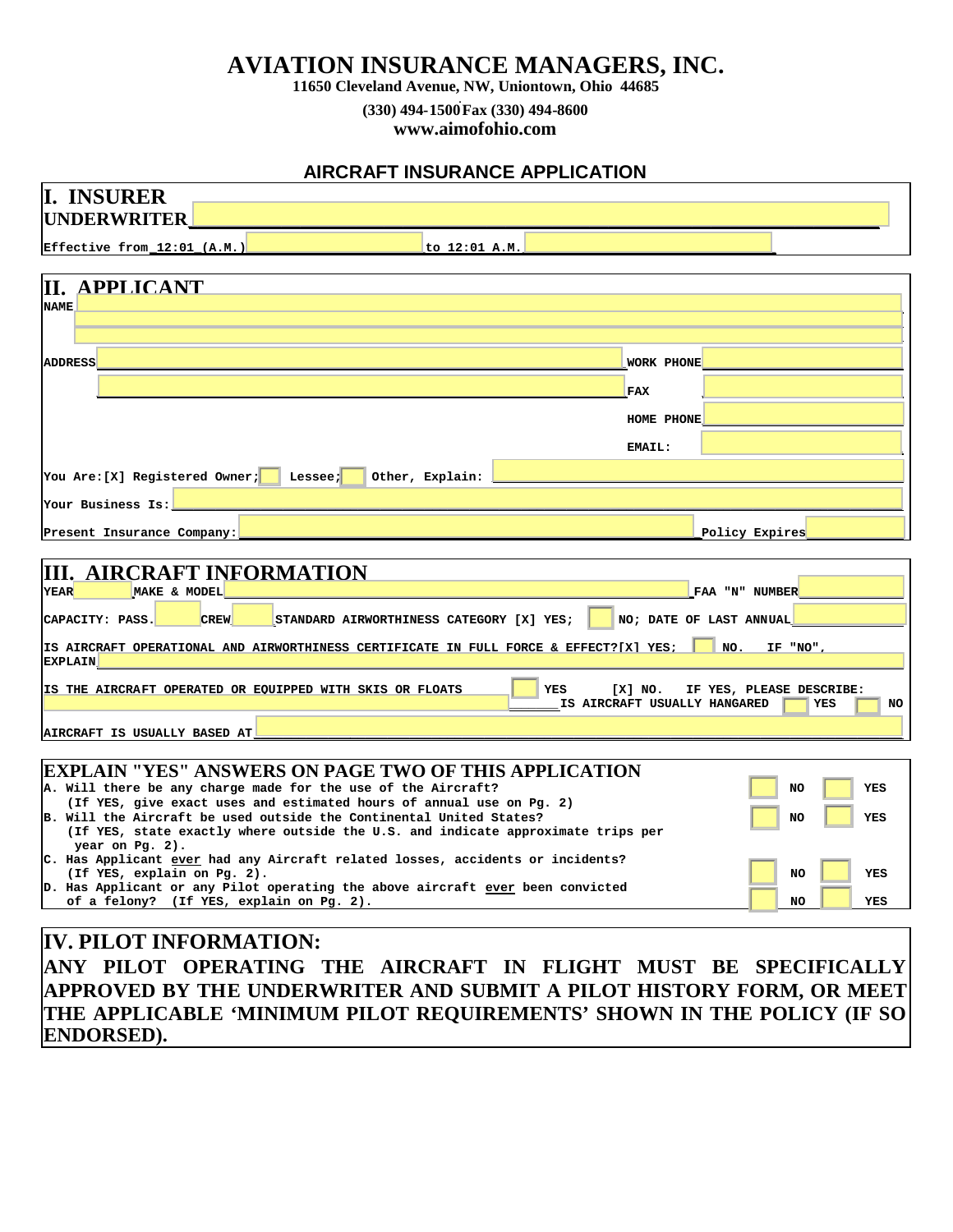| <b>V. OWNERSHIP</b><br>CO-OWNER IS THE AIRCRAFT SUBJECT TO A LEASE AGREEMENT?<br><b>YES</b><br><b>SOLE OWNER</b><br>APPLICANT IS:                                                       | <b>NO</b> |
|-----------------------------------------------------------------------------------------------------------------------------------------------------------------------------------------|-----------|
| IF YES, EXPLAIN:                                                                                                                                                                        |           |
| YES<br>IS THERE A LOAN ON THE AIRCRAFT?<br>NO.<br>IF YES, GIVE FULL NAME, ADDRESS & PHONE NUMBER OF<br>MORTGAGEE:                                                                       |           |
| AMOUNT OF LIEN OR LOAN, EXCLUDING INTEREST AND/OR FINANCE CHARGES:                                                                                                                      |           |
| <b>NO</b><br>YES<br>DOES YOUR LIENHOLDER REQUIRE LIENHOLDER'S INTEREST INSURANCE (BREACH OF WARRANTY)?<br>BREACH OF WARRANTY AMOUNT CANNOT EXCEED 90% OF THE AMOUNT INSURED.)<br>KNOTE: |           |

| <b>VI. COVERAGE</b>                                                                                                                     |          |  | LIMITS OF LIABILITY |  |                                   |  |
|-----------------------------------------------------------------------------------------------------------------------------------------|----------|--|---------------------|--|-----------------------------------|--|
| Single Limit Bodily Injury and Property Damage<br>Liability cluding Passengers                                                          | \$       |  |                     |  | each occurrence                   |  |
| Single Limit Bodily Injury and Property Damage<br>Liability including limited Passenger Bodily<br>Injury Liability                      | \$<br>\$ |  | limited to          |  | each occurrence<br>each passenger |  |
| *Student/Renter Pilot Liability (Permissive<br>User) Cluding Passengers<br>*(PART OF & NOT IN ADDITION TO THE OVERALL LIMITS PROVIDED.) | \$       |  |                     |  | each occurrence                   |  |
| Medical Payments, INcluding Crew                                                                                                        | \$       |  |                     |  | each passenger                    |  |
| cluding Crew<br>Passenger Voluntary Settlement                                                                                          | \$       |  |                     |  | each passenger                    |  |
| FLIGHTS CONDUCTED UNDER SPECIAL PERMIT OR WAIVER FROM THE FAA ARE NOT COVERED.                                                          |          |  |                     |  |                                   |  |

# **VII. OTHER COVERAGES \_\_\_\_\_\_\_\_\_\_\_\_\_\_\_\_\_\_\_\_\_\_\_\_\_\_\_\_\_\_\_\_\_\_\_\_\_\_\_\_\_\_\_\_\_\_\_\_\_\_\_\_\_\_\_\_\_\_\_\_\_\_\_\_\_\_\_\_\_\_\_\_\_\_\_\_\_\_\_\_\_\_\_\_\_\_\_\_\_\_\_\_ \_\_\_\_\_\_\_\_\_\_\_\_\_\_\_\_\_\_\_\_\_\_\_\_\_\_\_\_\_\_\_\_\_\_\_\_\_\_\_\_\_\_\_\_\_\_\_\_\_\_\_\_\_\_\_\_\_\_\_\_\_\_\_\_\_\_\_\_\_\_\_\_\_\_\_\_\_\_\_\_\_\_\_\_\_\_\_\_\_\_\_\_ \_\_\_\_\_\_\_\_\_\_\_\_\_\_\_\_\_\_\_\_\_\_\_\_\_\_\_\_\_\_\_\_\_\_\_\_\_\_\_\_\_\_\_\_\_\_\_\_\_\_\_\_\_\_\_\_\_\_\_\_\_\_\_\_\_\_\_\_\_\_\_\_\_\_\_\_\_\_\_\_\_\_\_\_\_\_\_\_\_\_\_\_**

| VIII. AIRCRAFT PHYSICAL DAMAGE (INCLUDING THEFT)                                                   |                       |   |  |                         |  |  |  |  |
|----------------------------------------------------------------------------------------------------|-----------------------|---|--|-------------------------|--|--|--|--|
| NOT IN MOTION                                                                                      | <b>AMOUNT INSURED</b> | S |  | DEDUCTIBLE \$SEE POLICY |  |  |  |  |
| IN MOTION                                                                                          | AMOUNT INSURED        |   |  | DEDUCTIBLE \$SEE POLICY |  |  |  |  |
| IX. USE THIS SPACE FOR ANSWERING QUESTIONS<br>QUESTION #1<br>III.A.<br>USE:<br>PLEASURE & BUSINESS |                       |   |  |                         |  |  |  |  |